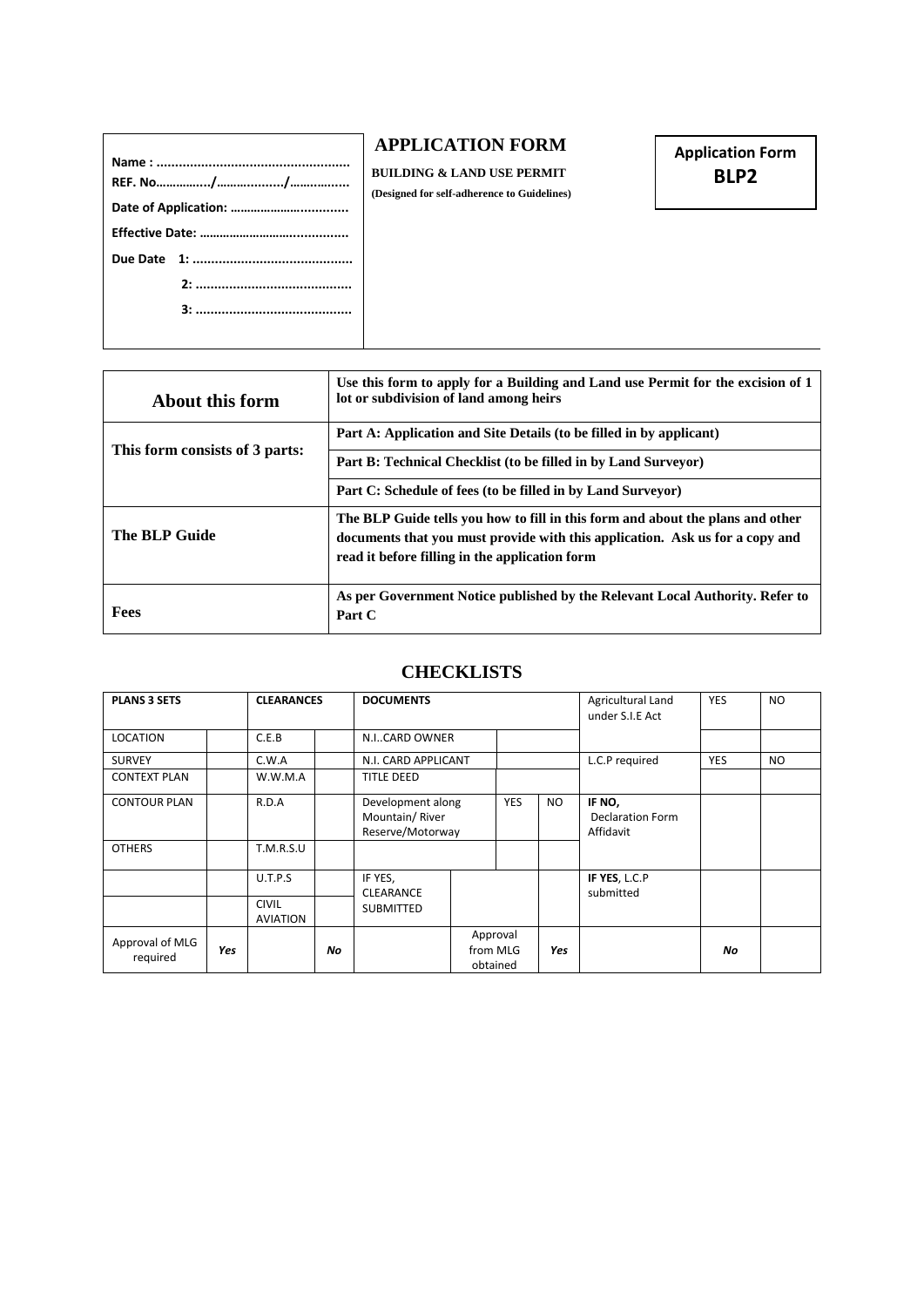# **PART A Application and Site Details**

| 1. Applicant's Name<br><b>Address and Contact</b> |                                                    | Title Mr. $\Box$ Mrs. $\Box$ Miss. $\Box$ Ms. $\Box$                                                                                                                                                                                               |  |  |  |  |
|---------------------------------------------------|----------------------------------------------------|----------------------------------------------------------------------------------------------------------------------------------------------------------------------------------------------------------------------------------------------------|--|--|--|--|
|                                                   | <b>Details</b>                                     |                                                                                                                                                                                                                                                    |  |  |  |  |
|                                                   |                                                    |                                                                                                                                                                                                                                                    |  |  |  |  |
|                                                   | We will post any correspondence<br>to this address |                                                                                                                                                                                                                                                    |  |  |  |  |
|                                                   |                                                    |                                                                                                                                                                                                                                                    |  |  |  |  |
|                                                   |                                                    |                                                                                                                                                                                                                                                    |  |  |  |  |
|                                                   |                                                    |                                                                                                                                                                                                                                                    |  |  |  |  |
|                                                   |                                                    |                                                                                                                                                                                                                                                    |  |  |  |  |
|                                                   | 2. Location and                                    |                                                                                                                                                                                                                                                    |  |  |  |  |
|                                                   | description of site                                |                                                                                                                                                                                                                                                    |  |  |  |  |
|                                                   | of proposed                                        |                                                                                                                                                                                                                                                    |  |  |  |  |
|                                                   |                                                    |                                                                                                                                                                                                                                                    |  |  |  |  |
|                                                   | 3. Applicant's interest in                         | Is the applicant the owner of the site of proposed development?                                                                                                                                                                                    |  |  |  |  |
|                                                   | the land/ Owner's                                  | <b>YES</b><br>NO                                                                                                                                                                                                                                   |  |  |  |  |
|                                                   | consent                                            | If NO                                                                                                                                                                                                                                              |  |  |  |  |
|                                                   |                                                    |                                                                                                                                                                                                                                                    |  |  |  |  |
|                                                   |                                                    | If you are signing on the owner's behalf as their legal<br>representative, please state your legal authority under and attach<br>documentary evidence (e.g. Power of Attorney, written consent)<br>Attach separate sheet if space is insufficient. |  |  |  |  |
|                                                   |                                                    |                                                                                                                                                                                                                                                    |  |  |  |  |
|                                                   |                                                    |                                                                                                                                                                                                                                                    |  |  |  |  |
|                                                   | 4. Description of                                  |                                                                                                                                                                                                                                                    |  |  |  |  |
|                                                   | proposed development                               |                                                                                                                                                                                                                                                    |  |  |  |  |

 **the site** 

**5. Present use of** Use……………………………………………………………….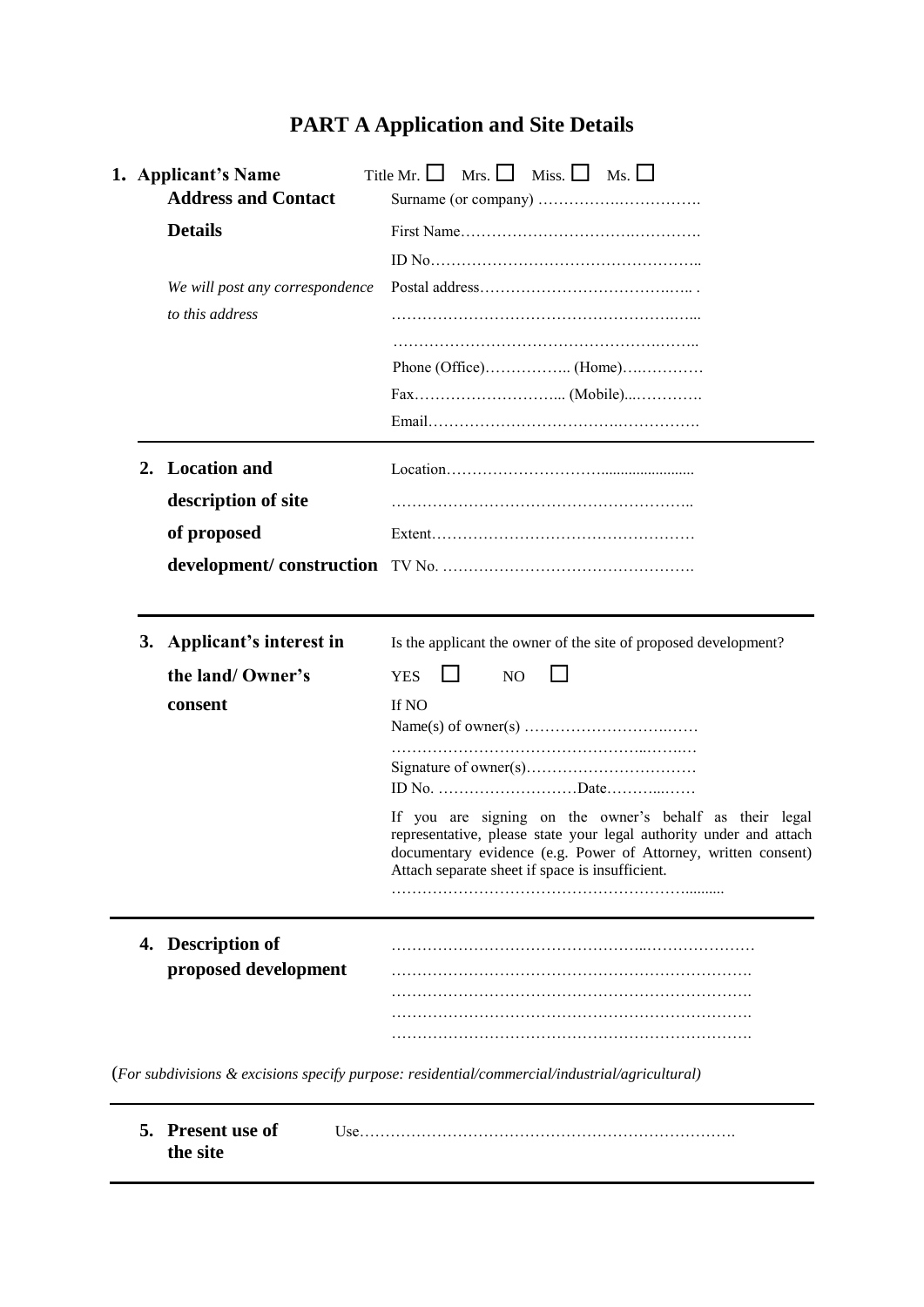**6.Does your proposal**  $\Box$  A land conversion permit from the Ministry of Agro- Industry.

*If applicant is a company* also understand that *or association, the form common seal.*

**7. Your declaration** I apply for consent to carry out the development described in this application. I declare that all the information given is true and correct. I

- *must be signed by a* (a) an effective date will be given to my application immediately *director or authorized* if all plans and documents specified in the technical checklist *person under* accompanying this form have been submitted.
	- (b) if incomplete the application will not be accepted nor registered.
	- (c) I will be informed within 8 days of any major shortcomings which prevent the determination of the application. In this case the Effective date given will no longer apply and a new Effective date will be given once all the short comings are cleared.

### **Signature**:……………………………………… **Date**:………………...

**8. Declaration by applicant relating to service providers, e.g. / Architect/ Town Planner/ Draughtsman/ Sworn Land Surveyor and Engineer**

| prepared the plans submitted by me/us. |  |  |
|----------------------------------------|--|--|
| Name of Town Planner                   |  |  |
| Land Surveyor:                         |  |  |

I / we hereby declare that the following agents/companies have

**Vat registration no. if applicable: …………………..** 

**Signature of applicant**: ……………………………….

**OFFICE USE:**

Engineer:

**Receiving Officer: \_ \_ \_ \_ \_ \_ \_ \_ \_ \_ \_ \_ \_ \_ \_ \_ \_ \_ \_ \_ \_ \_ \_ \_ \_ \_ \_ \_ \_ \_ \_ \_ \_ \_ \_**

**Name Signature** 

Date: \_ \_ \_ \_ \_ \_ \_ \_ \_ \_ \_ \_ \_ \_ \_ \_ \_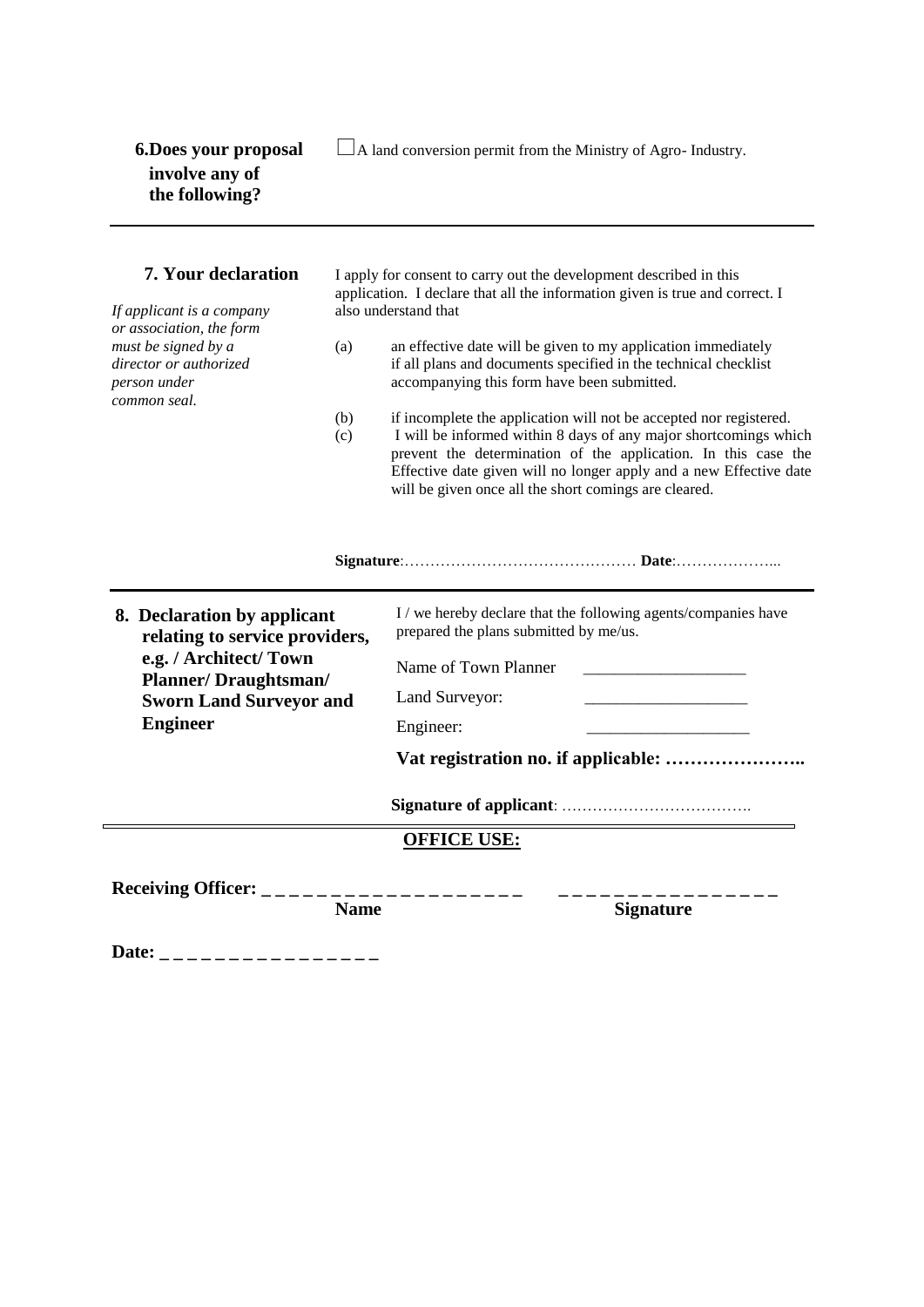| Part B   | <b>1.1 TECHNICAL CHECKLIST</b>                                                                                                                                                                                                                                                                                                                      |                      |                |            |                |
|----------|-----------------------------------------------------------------------------------------------------------------------------------------------------------------------------------------------------------------------------------------------------------------------------------------------------------------------------------------------------|----------------------|----------------|------------|----------------|
|          |                                                                                                                                                                                                                                                                                                                                                     | <b>Applicant Use</b> |                | Office Use |                |
| (i)      | 3 sets of plans on A4 or A3 size drawn to metric scale and<br>signed by VAT registered Sworn Land Surveyor submitted                                                                                                                                                                                                                                | <b>YES</b>           | N <sub>O</sub> | <b>YES</b> | N <sub>O</sub> |
| (ii)     | Survey plan and report showing clearly one excised lot and<br>one surplus lot, together with report on previous excisions<br>and permits obtained, submitted                                                                                                                                                                                        |                      |                |            |                |
| (iii)    | Survey plan and report showing the number of lots to be<br>subdivided among heirs and attribution of lots submitted                                                                                                                                                                                                                                 |                      |                |            |                |
| (iv)     | Affidavit and consent of heirs (in cases where lots are not<br>attributed to certain heirs) submitted                                                                                                                                                                                                                                               |                      |                |            |                |
| (v)      | Consent of owner (where applicable) submitted                                                                                                                                                                                                                                                                                                       |                      |                |            |                |
| (vi)     | Location plan showing accurate distance from specific and<br>prominent land marks submitted                                                                                                                                                                                                                                                         |                      |                |            |                |
| (vii)    | Where site is located outside settlement boundaries/limits of<br>permitted development and application is for residential<br>purposes, location plan showing existing development in<br>vicinity of site submitted                                                                                                                                  |                      |                |            |                |
| (viii)   | Copy of title deeds                                                                                                                                                                                                                                                                                                                                 |                      |                |            |                |
|          | <b>1.2 TECHNICAL GUIDELINES</b>                                                                                                                                                                                                                                                                                                                     |                      |                |            |                |
| 1.<br>2. | Purpose of excision/subdivision tallies with zoning in Outline<br>Scheme.<br>In case of an agricultural development size of lots are in                                                                                                                                                                                                             |                      |                |            |                |
|          | conformity with the policy of the Ministry of Agro-Industry:<br>10 perches for sites within Settlement Boundary<br>20 perches for sites outside Settlement Boundary                                                                                                                                                                                 |                      |                |            |                |
| 3.       | There is only 1 excised lot and 1 surplus lot                                                                                                                                                                                                                                                                                                       |                      |                |            |                |
| 4.       | Minimum plot size:<br>1000m <sup>2</sup> within Coastal Frontage A<br>600m <sup>2</sup> within Coastal Frontage B<br>300m <sup>2</sup> within Coastal Road C<br>265m <sup>2</sup> for Semi-D plots within Coastal Road C<br>235m <sup>2</sup> within Coastal Road D & Inland E<br>210m <sup>2</sup> for Semi-D plots within Coastal Road D & Inland |                      |                |            |                |
| 5.<br>6. | E<br>Site is located in a Morcellement where there is a<br>restriction on the further subdivision of lots<br>Adequate Kerb radius (3m/4.5m/6m/10m) provided as per<br><b>PPG</b>                                                                                                                                                                    |                      |                |            |                |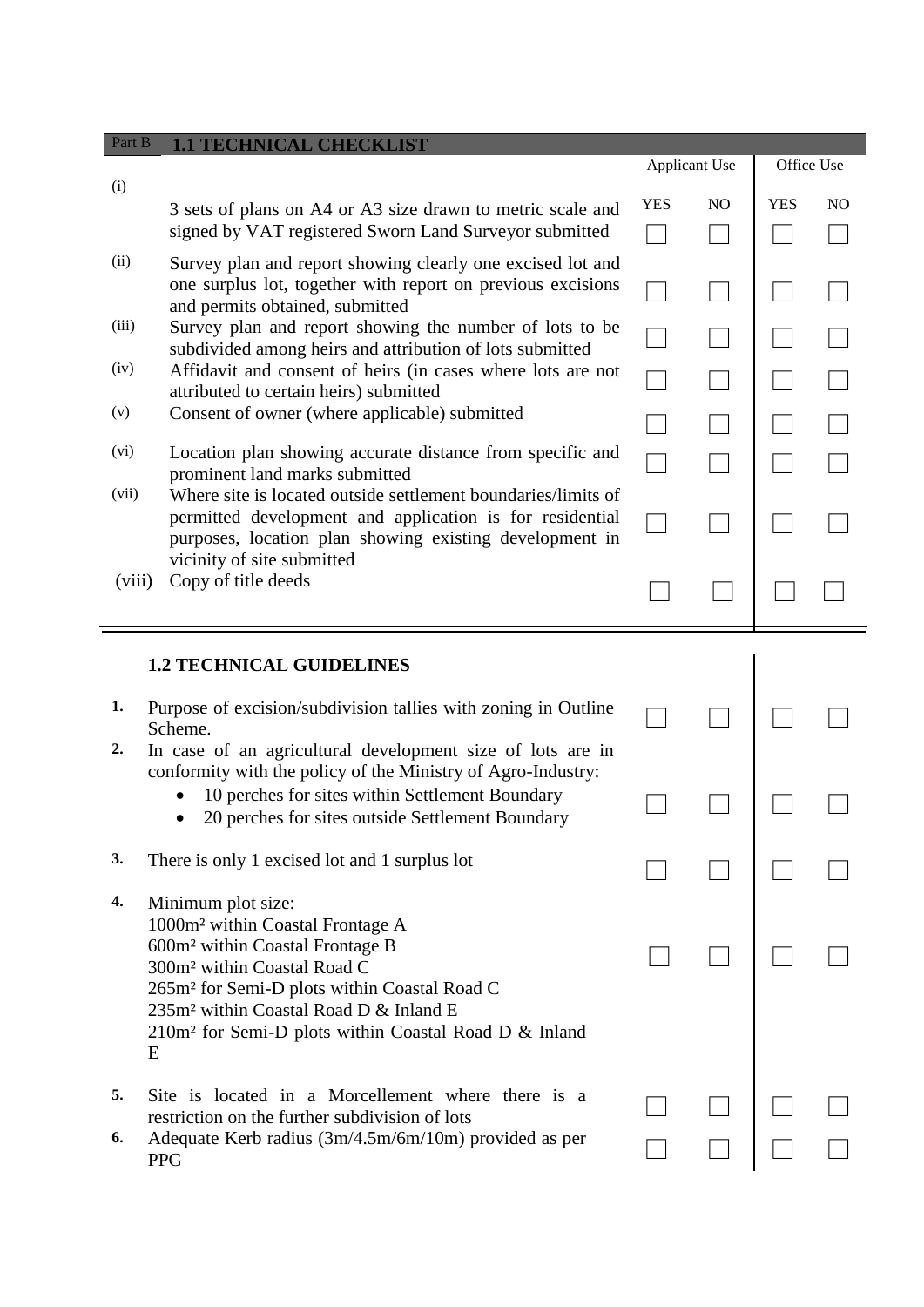- 7. Road reserves provided<br>8. Access road of min. wid
- 8. Access road of min. width  $5.0 5.5$ m<br>9. Access road/s will be tarred
- **9.** Access road/s will be tarred
- **10.** Water & electricity are available.
- **11.** There are existing buildings on site.
- **12.** Not more than 3 excisions have been approved by the  $\Box$   $\Box$   $\Box$
- 13. Last permit issued by the Council for excision more than  $1$  year ago.  $\Box$
- **14** Application complies with all provisions/ policies of the  $\Box$   $\Box$   $\Box$   $\Box$

*Signature of Land Surveyor/Planner:…………………………*

*Date ………………………………………*

|  | Signature of<br>officer: |  |
|--|--------------------------|--|
|  |                          |  |
|  | Date.                    |  |